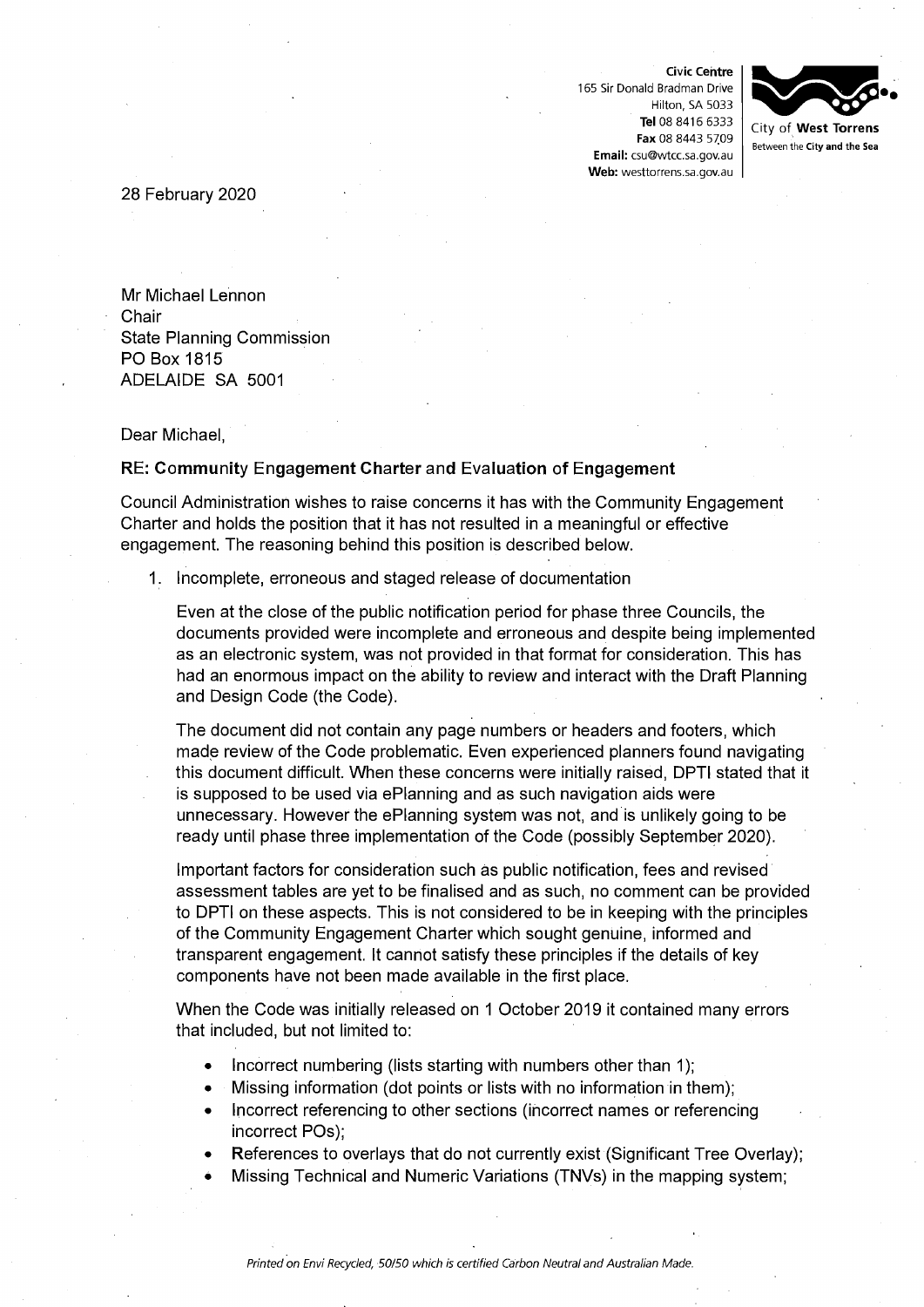- Inconsistent references to assessment criteria for Deemed to Satisfy (DTS) development between zones;
- Multiple spellings of the same word (e.g. licenced v licensed) which made in conjunction with no page numbers made finding information difficult;
- Inconsistent formatting of the document such as page orientation and table formatting;
- Inconsistent references throughout the documents. Examples include the use of DPF's, and DPO's interchangeably. In some cases DTS and DPF are both used and in others only DTS;
- Conflicting Overlays with no hierarchy (Affordable Housing v Historic Area Statements);
- Missing setback information for a Neighbourhood Zone;
- Building Near Airfields Overlay eliminating almost all DTS development within the City of West Torrens;
- Inconsistent application of Aircraft Noise controls between council areas;
- The Code referring to levels but the mapping system referring to storeys;

On 8 October 2019, DPTI released 'council specific' versions that were supposed to contain only the relevant sections of the Code that applied to each Local Government Area. However, it was quickly ascertained that these too contained errors and missed critical pieces of information such as sub-zones for the Urban Corridor Zone. A further version of the council specific documents was provided at the end of November 2019. This version did contain all the relevant zones and subzones, but it retained the remainder of the errors highlighted above.

The complexity of the new system was felt by many practitioners and stakeholders alike, with many not understanding how an application would be assessed. Subsequently, DPTI released development assessment scenarios on 5 December 2019, however the scenarios fell short of what stakeholders were expecting, merely referencing which provisions needed to be considered rather than an example of how an application would actually be assessed.

During consultation, DPTI/SPC recognised that more robust policy was necessary when considering development in areas with important heritage and character characteristics. In an effort to resolve this, DPTI invited councils to draft 'Historic and Character Statements'. While this was welcomed, it diverted attention and resources away from considering/analysing the Code.

Under growing pressure from stakeholders, DPTI/ SPC acknowledged that an amendment to the Code was necessary. This was released by DPTI at 6:10pm on 23 December 2019, as most people were beginning their Christmas break. The updated document included a 22 page overview of what they had heard so far and how they were intending to address the issues, as well as a revised 2,200 page assessment table. These documents must be considered in conjunction with the documents already on consultation.

The initial updated table did not provide any tracked changes or indications about what had actually been altered. When a track changes document was requested, DPTI suggested that people use two screens to compare the documents side by side, which is clearly not feasible when dealing with 2,200 pages, especially halfway through the consultation period.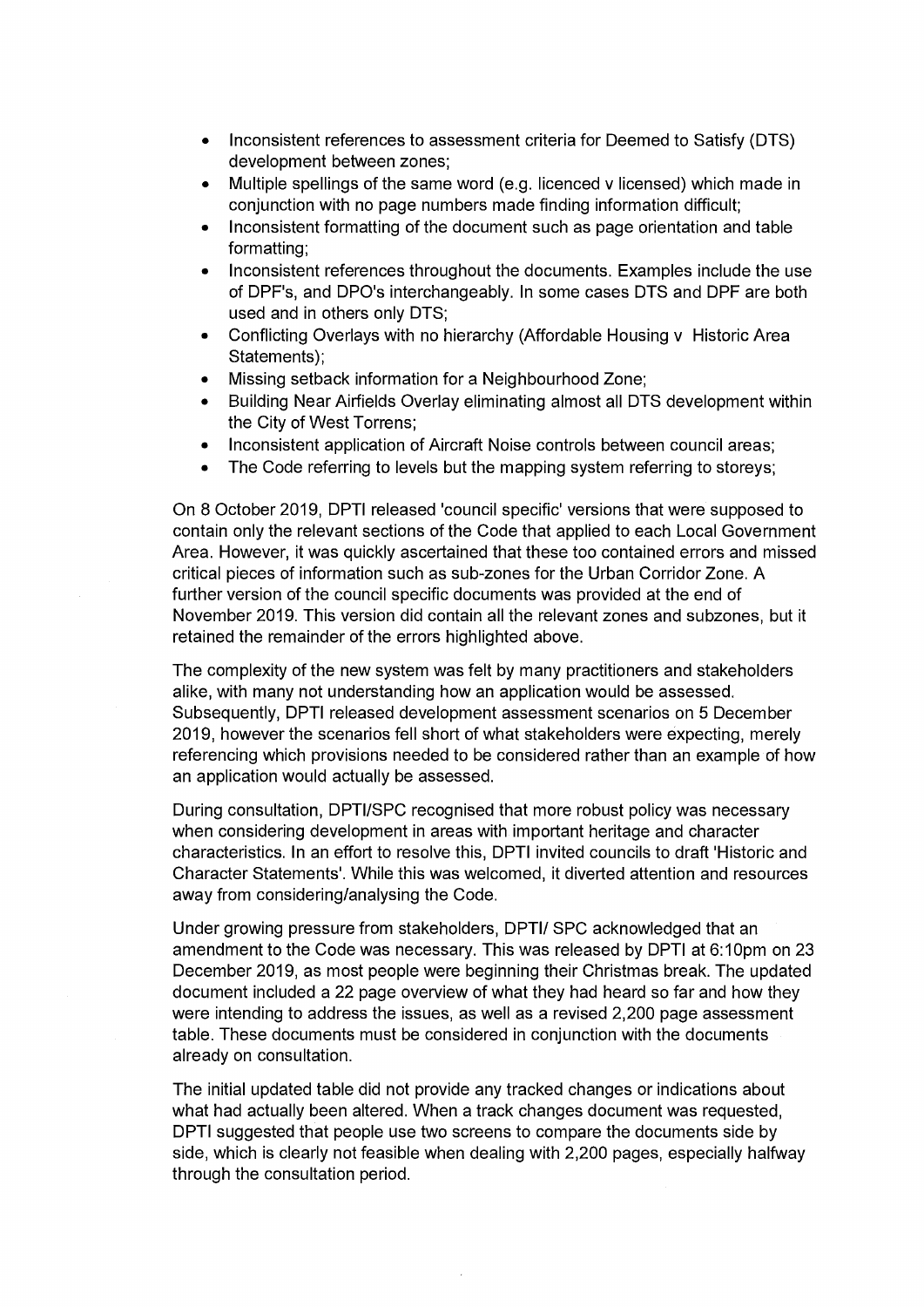This updated document resolved some of the basic numbering issues but also introduced some major changes, such as the way public notification would occur and the ability for assessors (other than Council) to approve land divisions. These changes were not demonstrated in any detail or in a complete format suitable for review nor was there any background provided to explain the context of the changes.

During a meeting with Council's Transition Manager, these matters were raised and further detail was requested. DPTI has declined to provide any further detail and suggested a general response noting that there is insufficient detail able to be provided in any submissions to DPTI/SPC. This is at odds with the Community Engagement Charter which states that a performance outcome is (pg 9):

## *"All relevant information* was *made available and people could access it."*

The combination of all these issues serves to highlight that the Code was severely lacking and not advanced enough to have been released for consultation. Council has provided a detailed response, however this only reflects on the aspects of the Code that were available. Ultimately, the Code was not ready to be released for consultation and was not fit for the purpose of community engagement.

## 2. Ineffective engagement with the community

It has become clear that the general community is either unaware that a planning reform is taking place or unaware what impact it will have on them. This has been reflected by the poor turnout to the community events and responses provided to DPTI on the Code. There are some vocal community groups, but their attention revolves predominantly around Heritage and Character concerns and impact of infill development.

Council is concerned that the changes brought about by the Code have not been well advertised, especially since the intention was to *front load* the process so less public notification will be required during development assessment of individual applications.

This Code will bring about such extensive changes yet has involved less communication with our community than a standard Development Plan Amendment is subjected to. It is noted that when a DPA is consulted on, each and every affected property owner and resident is sent a letter explaining what is being proposed. During the consultation of the Code, only those property owners within a Historic Conservation Area were provided with this level of notification, although the letter did not explicitly identify the changes proposed.

It is considered that the community meetings were poorly advertised as only one advertisement was placed in the local paper and online on the SA Planning Portal. In some cases this advert appeared only days prior to the meeting being held. Whilst information was displayed on the Planning Portal, the community would have to know that these meetings were taking place and how to navigate to the website to find the information.

In response to a perceived lack of dissemination of information being provided to the community, the Elected Members felt that it was important to inform our residential community on the Code and as such developed factsheets which were sent to all property owners and residents within the City of West Torrens area. This approach did prompt interest from the community, which resulted in one of the highest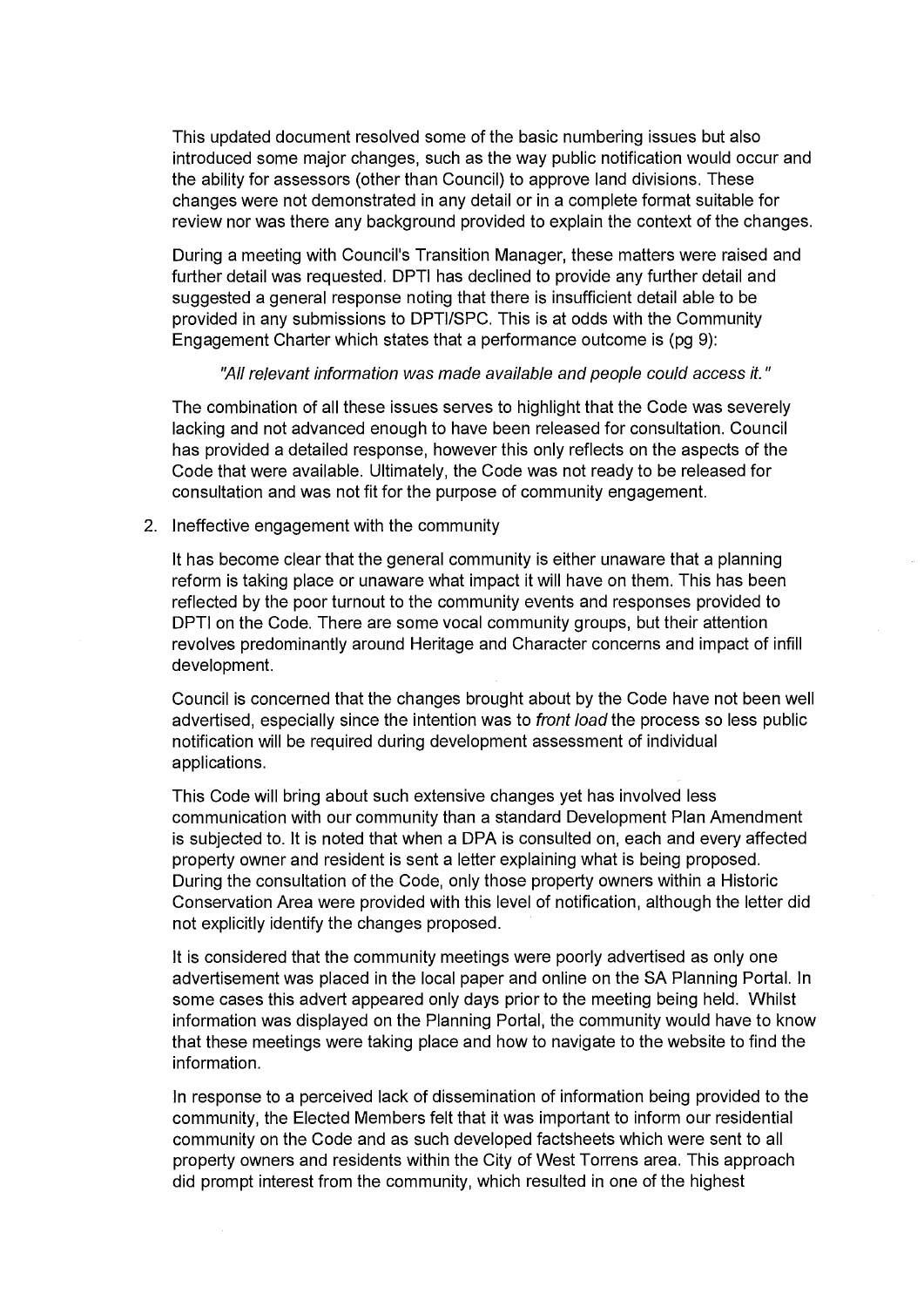attendances of the community meetings undertaken by DPTI. This serves to demonstrate how the approach taken by DPTI has not been 'fit for purpose', which is one of the important principles when engaging under the charter.

The consistent message received from the State Planning Commission during both Council and community meetings was that the transition to the Code would provide a fundamentally like for like outcome. This is clearly misleading and further dilutes the community's ability to understand the changes and how they will be affected. It was also at odds with the factual information provided to our community by this Council resulting in confusion and concern about which version was accurate.

## 3. Lack of confidence in the planning process

All of the above has resulted in uncertainty and a loss of confidence in the planning process as proposed under the Code. There is strong concern from stakeholders around the implementation of the planning reform with overwhelming feedback being that the Code needs to be revised and completed. Once that has occurred, it should be in an electronic format (as it is intended to be) and put out for community consultation with appropriate support materials, which are readily accessible and supported by well communicated community events.

The Mutual Liability Scheme was so concerned with the issues presented by the content and format of the Code that it suggested to the Local Government Association and its members not to provide advice on it to the community, instead queries were to be directed to DPTI.

Adding to the weight of the incomplete and erroneous documents that were made available for consultation, is a greater concern that there has not been adequate research into the massive changes the policy proposes. There will be significant impact that these changes will have on soft and hard infrastructure, the look and feel of neighbourhood zones and the economic impact on commercial and industrial applications within activity centres and employment type zones.

Further frustration and erosion in confidence in the proposed change is that there has been inadequate opportunity to road test the Code effectively. There is serious concern, and Administration reiterate that this process is critical to the implementation of an informed and well considered Code. The Code that was consulted on, contains many issues that are evident now and others that will be realised once the Code has been implemented. This will not only produce poor planning outcomes, but also necessitate a series of Code amendments in the months and years after the Code has been implemented. It is considered to be a better outcome to delay implementation until a final version for consultation has been undertaken using the ePIanning portal as originally intended.

Council holds the position that the Community Engagement for the draft Planning and Design Code, as stipulated by the Community Engagement Charter has not be successfully implemented and the Code should not be endorsed and formalised by the State Planning Commission until: